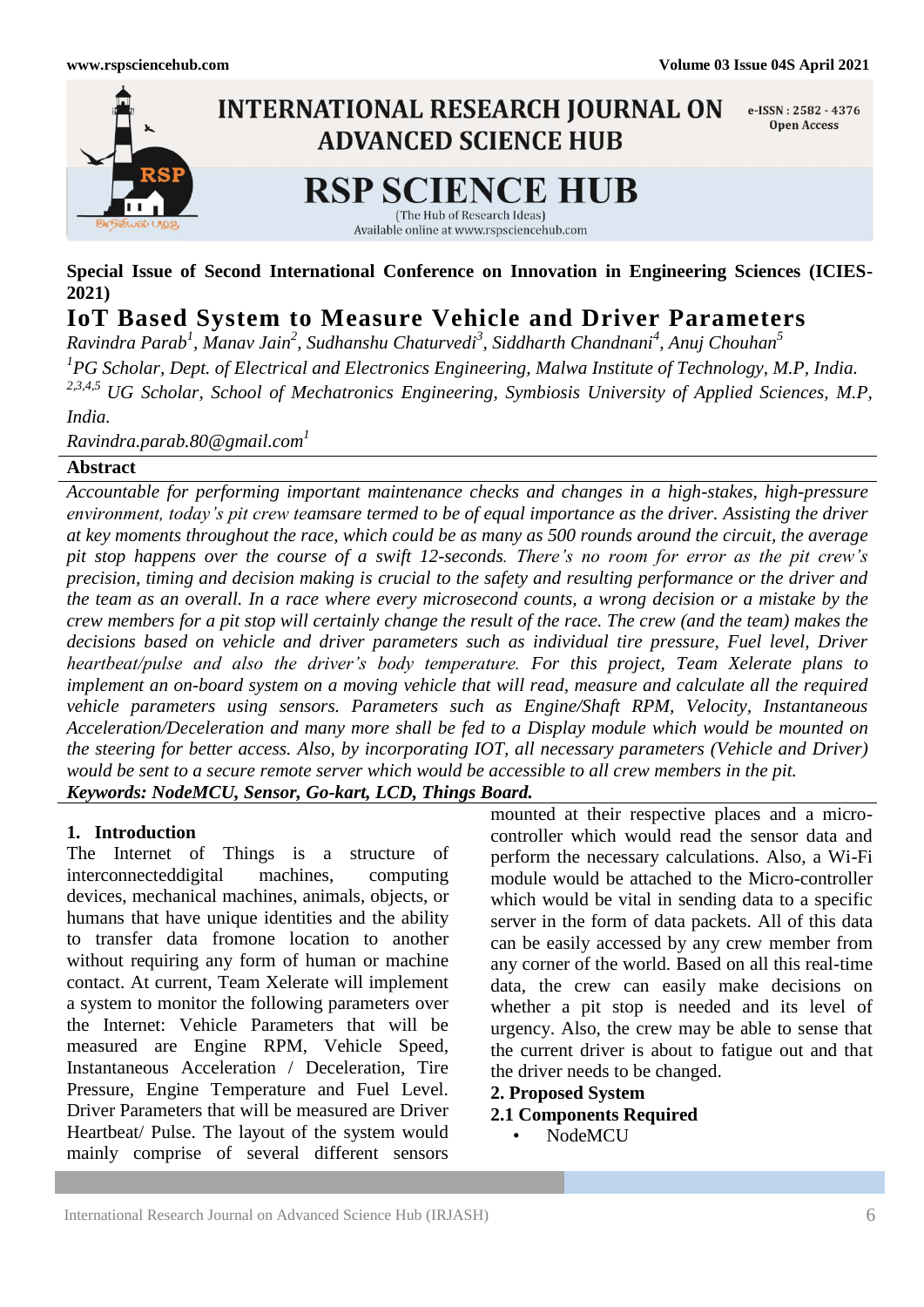- Tachometer
- Flow sensor (YFS201)
- DHT11 temperature sensor
- Heart-rate sensor (KY039)
- LCD
- Tire-pressure management System
- Reed switch
- **Gyroscope**

## **2.2 System Block Diagram**



## **Fig.1. Block diagram**

#### **3. Explanation 3.1 Node MCU**

Things Board is an open source IoT platform. It comprises of a firmware which runs on the ESP8266 [1] Wi-Fi SoC from Espressif Systems, and hardware that is based on the ESP-12 module. The term "NodeMCU" refers to the firmware on which it works on. The firmware uses the Lua scripting language.

Power Requirement

- Operating Voltage: 2.5V to 3.6V
- 80mA Operating Current
- On-board 3.3V 600mA regulator
- 20 µA during Sleep Mode

Multiplexed I/O's

- SPI, I2S& I2C interface
- UART interfaces 2
- PWM outputs 4
- ADC channels 1

Switches & Indicators

• RST – Reset the ESP8266 chip

- FLASH Download new programs
- Blue LED User Programmable

The SSID and PASSWORD of the network is specified in the code and the NodeMCU will connect to the network on boot-up. Also, it will print the connected IP Address onto the LC Screen. The NodeMCU is responsible to gather all the data from the various sensors, to process it, to perform further calculations (RPM, Speed, Acceleration, etc) and to publish data onto LCD Screen for the driver and to the cloud via the MQTT (Message Queue Telemetry Transfer) Protocol.

## **3.2 Tachometer**

Tachometer is a device for calculating the rotary (angular) speed of a rotating object. It is usually confined to electrical or mechanical instruments that show instant values of speed in revolutions per minute, rather than systems that count therevolutions in numbers in a fixed frequency showthe average values for the interval. To measure the rotations of the Go-karts shaft, a reed switch is chosen. When the reed switch [2] is affectedby a magnetic field, the two magnetic pins inside the switch toucheach other and the switch closes. When the magnetic field is removed, thetwo magnetic pins separate and the switch opens. This actsas a great non-contact switch. The reed switch can take up to 1.2A of current. This small, uncomplicated and robust to use module can be used in a various environmental conditions; it operates very dependably in the temperature range of  $-50^{\circ}$ C to  $+140^{\circ}$ C.

| Maximum Voltage (V)                   | 24V DC                             |  |  |
|---------------------------------------|------------------------------------|--|--|
| Maximum Current (A)                   | 1.2                                |  |  |
| Frequency (Hz)                        | 100                                |  |  |
| Mech. & Electrical Life               | 100,000 Cycles                     |  |  |
| <b>Contact Resistance</b>             | $20m\Omega$                        |  |  |
| <b>Insulation Resistance</b>          | $100M\Omega$                       |  |  |
| <b>Operating Temperature</b><br>Range | $-50^{\circ}$ Cto $+140^{\circ}$ C |  |  |

## **Table.1. Tachometer specifications**

The Reed switch would be connected to the digital GPIO pins of the NodeMCU. One terminal would be grounded while the other is connected to GPIO D3 with an Input bias and with the internal PULL-UP resistor activated to get precise digital signals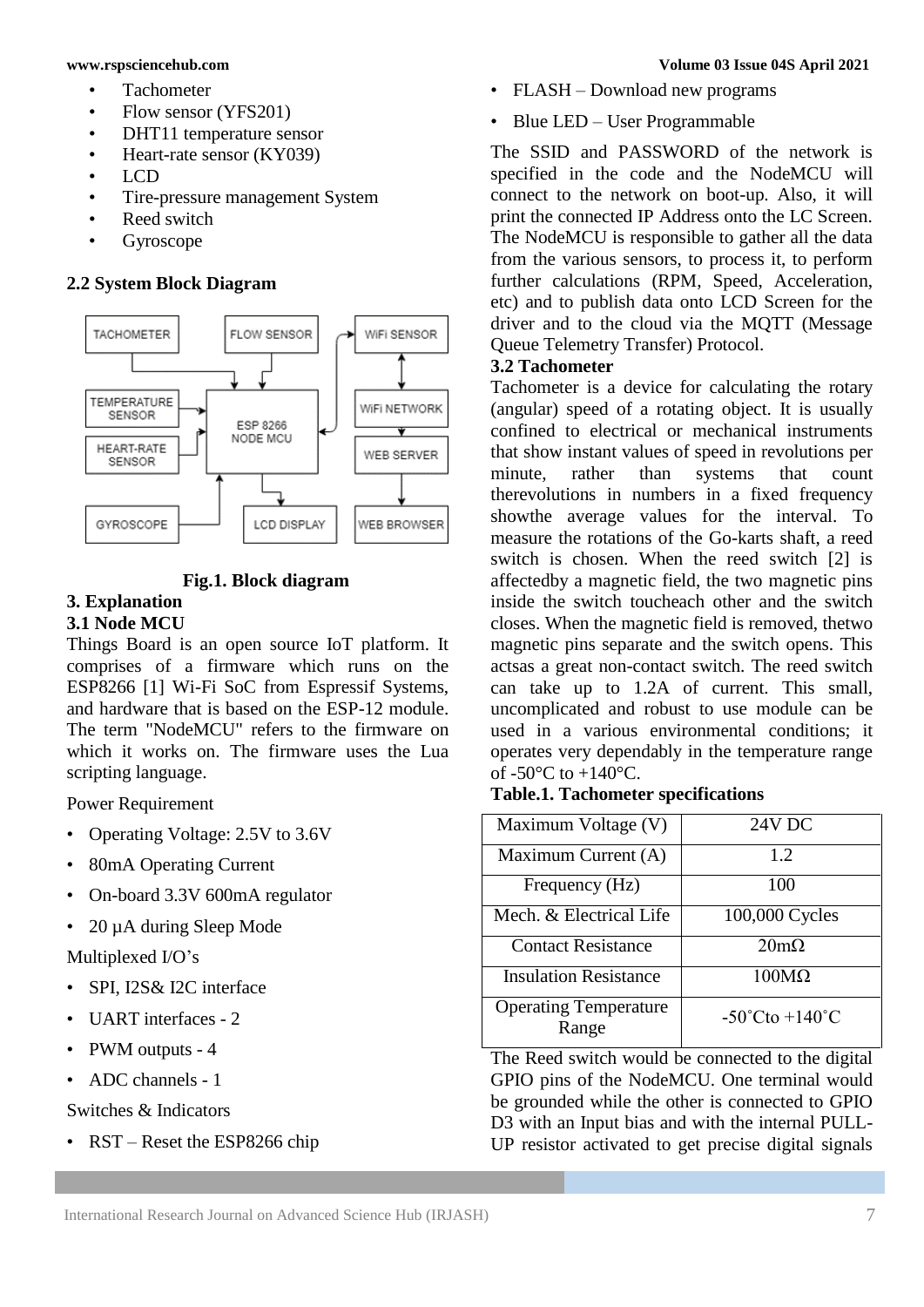(0 and 1) when the switch is actuated by an external magnetic field. In this instance, the tachometer would be constructed using a Reed Switch which is actuated by a simple magnetic field. A small magnet is to be fixed onto the rotating object or shaft and the Hall Effect sensor is to be fixed in anywhere nearto the shaft (perpendicular to the shaft). Whilst the shaft is rotating, the magnet eventually comes in a state where it is perpendicular to the sensor, which would trigger an impulse. The RPM would be calculated using the timer difference between such 2 impulses.

## RPM= 60/Time Between Impulses

The Tachometer will be used to measure the Engine/Shaft RPM. Additionally, the rear shaft RPM would be used to determine instantaneous vehicle speed. The formula used for vehicle speed can be realized as:

Vehicle speed=  $(18/5)$  x  $[(2*\pi*\mathbb{R}^*N)/60]$ , in Kmph. Also, using two instantaneous values of velocity, the acceleration or deceleration of the vehicle can be calculated using the formula:

Acceleration=  $[(V2-V1)/t]$ 

Here 't' refers to the interval between two consecutive readings.

## **3.3 Engine/Brake Temperature Sensor**

For measuring temperature, the DHT11 [3] sensor is being used. The DHT11 is an uncomplicated,cheap and reliable digital humidity and temperature sensor. By usinga thermistor andcapacitive humidity sensor to measure the nearby air, itgives a digital signal on the data pin. It's very simple to use, but requires careful timing to sense data.

| <b>Operating Voltage</b> | Min $-3.5V$<br>$Max - 5.5V$                       |  |  |
|--------------------------|---------------------------------------------------|--|--|
| <b>Operating Current</b> | Measuring $-$<br>$0.3$ m $A$ standby - 60 $\mu$ A |  |  |
| Output                   | Serial                                            |  |  |
| <b>Temperature Range</b> | 0to $65^{\circ}$ C<br>0 to 100 %                  |  |  |
| <b>Humidity Range</b>    |                                                   |  |  |
| Accuracy                 | $\pm 0.5^{\circ}$ C and $\pm 1\%$                 |  |  |

### **www.rspsciencehub.com Volume 03 Issue 04S April 2021**

The sensor would be mounted within the fins of the engine and would measure the engine temperature. Also, if needed the Engine could be shut down by a Kill Switch (MOSFET Device) when the engine temperature exceeds a threshold temperature. The data pin is attached to an I/O pin of the MCU and a pull-up resistor of 5K is used. This data pin gives out the values temperature and humidity as serial data. The DHT11 Temperature and Humidity sensor is connected to the digital GPIO D5 on the NodeMCU. The temperature sensor (DHT11) is limited to around 65-70 degree Celsius, also the engine temperature should be equal to or lower than 60 degrees for optimum performance. Hence, for additional cooling by a natural flow mechanism to provide cooling mechanism. Hence for a mechanical based innovation, Ram air ducts were mounted on each side of the engine.

## **3.4 Tire Pressure and Temperature Monitoring System**

Tire-pressure management sensor is a compact programmable electronic sensor, placed in the pressurized region made by the wheel and tire that continuously measures the air pressure inside the tire. The sensor sends the information via a lowfrequency radio wave of 433 MHz to the vehicle's onboard LCD Display screen and on an instrument, cluster located at the pits. Pressure readings are done on pounds per square inch (psi) and temperature readings are done in degree Celsius Also, it illuminates an amber warning light to alert you if one or more tires are low on air. Each individual sensor is mounted on its respective wheel with a fastener and a theft-proof locking nut. The display module would be responsible to continuously display the individual tire pressure and temperature for the pit crew to analyse. The display module is powered by a rechargeable battery (through USB Supply or by Solar Charging). Each individual sensor has an in-built lithium-ion battery pack.

## **3.5 Pulse Sensor (KY 039)**

The KY-039 [4] is a Heartbeat Measuring Sensor Module usuallyused for detecting pulse form fingers. It uses a phototransistorand abright infrared LED to detect the pulse of the finger, with each pulse a red LED flashes. The phototransistor is one side of the finger, and the LED on the other side of the finger. The LED being on the light side of the finger. The phototransistor is used to obtain the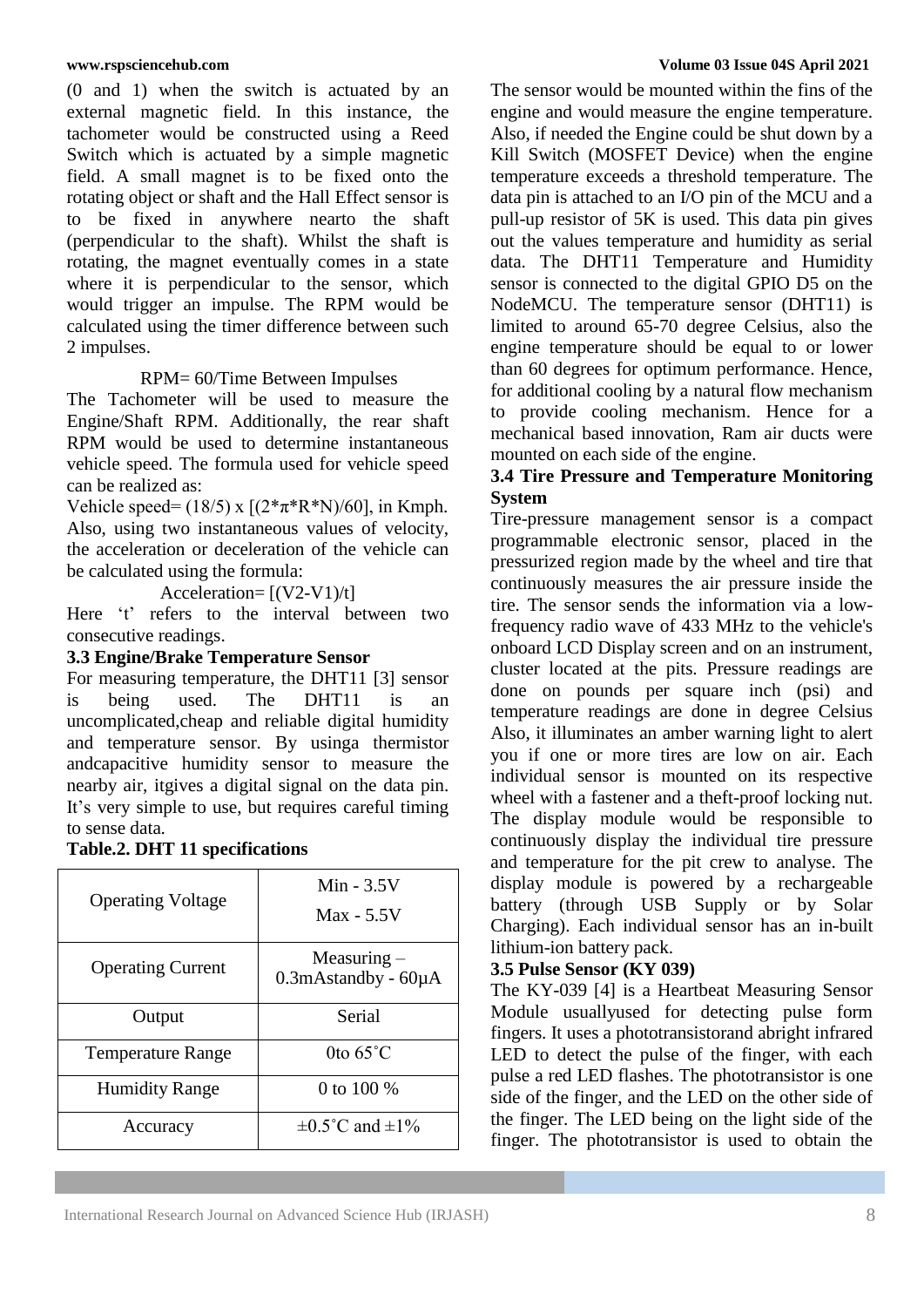flux emitted, when the blood pressure changes a pulse by the finger causes the resistance of the phototransistor to be changed.

| Tudicioi III 000 decentumente |                          |  |  |  |  |
|-------------------------------|--------------------------|--|--|--|--|
| Length                        | 2 cm                     |  |  |  |  |
| Width                         | $1.4 \text{ cm}$         |  |  |  |  |
| Weight                        | $0.6 \text{ gm}$         |  |  |  |  |
| <b>Sensor Dimensions</b>      | $3 \times 3 \times 2$ cm |  |  |  |  |

### **Table.3. KY-039 specifications**

The KY-039 sensor will be giving an 8-bit analog output through its output data line. This would be connected to the Analog GPIO A0 of the NodeMCU. However, the NodeMCU analog pin runs on a 10-bit architecture and hence, the input values will need to be halved before it is transmitted to the web server which would be accessible to the crew members.

### **3.6 20x4 LCD Display with I2C Module**

A 20x4 LCD [5] display is an uncomplicated and robust module. It is used in many devices, systems and circuits. The 20x4 LCDis preferred over other multi segment LEDs. The reasons being: it is easily programmable;LCDs are economical; have no limitation of displaying special and custom characters animations and so on. A 20x4 LCD can display 20 characters per row and 4 characters per column. The LCD displays each character ina 5x7 pixel matrix. The LCD has two registers, Data and Command. The module works on a 5V operating voltage and has a 16-pin single board integrated circuit. However, to reduce connections from the LCD to the MCU, an I2C (Inter-integrated Circuit) connected to the LCD to reduce the 16 pins into 4 simplified pins, which are to be connected as follows onto the NodeMCU:

- Gnd Ground
- $Vec-5V$  Supply,
- SDA (Send Data) Digital GPIO D2
- SCL (Send Clock) Digital GPIO D1

### **3.7 Flow Sensor**

The sensor YF-S201 [6] Water Flow Measurement meter with 0.1-30 Litre/min measuresflow rate in black colour. This sensor is connected in series with thefuel line and consists of a pinwheel sensor to measure the quantity liquid that has moved through it. There's a magnetic Hall Effect sensor that outputs an electronic pulse with every rotation of the pin wheel. The Hall Effect sensor is kept away from the pipe and which allows the sensor to be safe. By summing the pulses from the output of

#### **www.rspsciencehub.com Volume 03 Issue 04S April 2021**

the sensor, you can simplyrecord water flow. Each pulse is roughly. measured to be 2.25 millilitres. The YFS201 is a 3-pin package and include a Vcc pin, GND pin and an OUTPUT pin.A 5V supply is to be provided across the Vcc and GND pin and the OUTPUT pin is to be connected to the digital GPIO D6 of the NodeMCU. When flow occurs through the sensor, the output will be a train of digital pulses (0 and 1). This would trigger a predefined interrupt function which would count the total number of triggers. Hence, the total flow (in ml) can be calculated by multiplying 2.25 and the number of triggers occurred in a set time period.

Similarly, the percentage fuel left can be calculated and would be displayed on the LCD Module for the driver and will also be transmitted to the private web server for the pit crew to view.

## **4. Circuit Diagram**

Initially, for testing purposes all the connections were done by raw wires connected to the NodeMCU to ensure the sensitivity of the sensors and to properly interface each individual device and to transmit the data onto the Web Server. After finalizing the connections of each sensor and their respective places on the Go-Kart, some PCB designs were implemented for optimization of the MCU and to prevent the loosening of any connected wire in a running Go-Kart.



A 7805 Voltage regulator is attached to reduce the input 8V to a constant and steady 5V for the input supply of the NodeMCU and the Sensors. Also, for convenience a flip to ON switch to turn on the system when needed only. The PCB also contains 3 transistors and 3 diodes to amplify the input signal from the NodeMCU (3.3V) to 5V and to multiplex 3 separate sensors onto a single Analog GPIO A0. However, this PCB had some issues and the multiplexing circuit was simplified and was reduced in the code itself.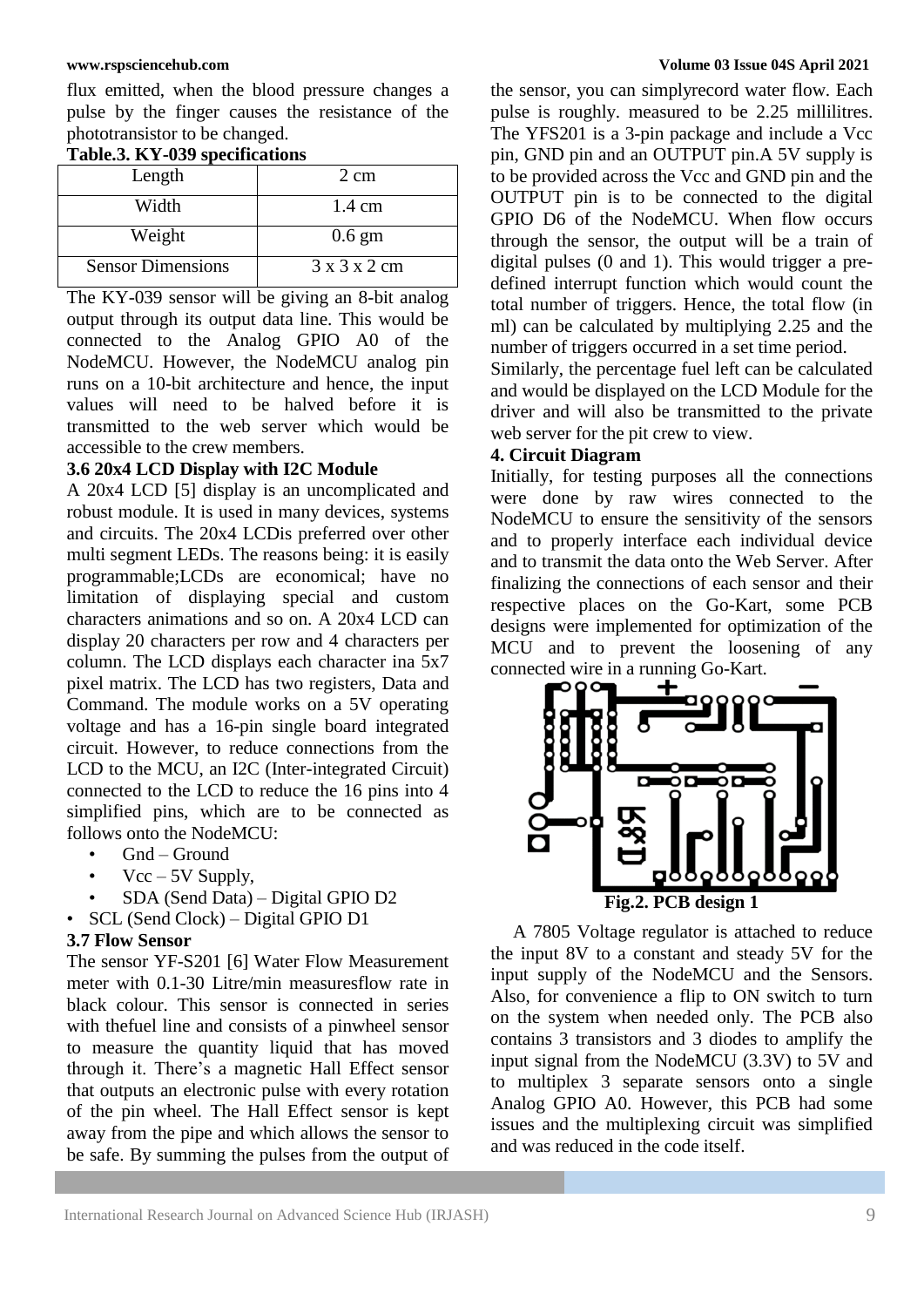

## **Fig.3. Modified PCB**

The final PCB was tested and had no issues. Also, an additional PCB was printed (right) for the proper mounting of the Reed Switch below the shaft to prevent any unwanted movement due to engine vibrations. Also, copper holes would be provided for drilling operations to be done for ease in mounting.

## **5. Web-Server Design**

Initially a web page was created using basic HTML Programming based on the connected IP address by the NodeMCU. When connected to the internet, the NodeMCU would send the IP Address of the connected network to the LCD Module.



## **Fig.4. On-board display**

## **Team Xelerate Vehicle Parameters**

Time Taken: 0.05 s Shaft Speed: 1193.70 RPM Kart Speed: 18.26 m/s Kart Speed: 65.72 km/h Accelaration / Deceleration: - 0.01 m/s2

Kart Top Speed: 65.79 km/h

Fuel Level: 93.00 %

Engine Temperature: 24.00 Degree Celsius

## **Team Xelerate Driver Parameters**

Driver Pulse: 70.60 Per Minute

## **Fig.5. Web-page display**

#### **www.rspsciencehub.com Volume 03 Issue 04S April 2021**

However, the designed web-page had a major drawback; its range was limited to the local network. It basic words, the webpage would only be accessible on the same network which the NodeMCU is to be connected to. This orientation is only possible on a Wide Area Network; hence the web server was changed and an open-source platform ThingsBoard was used.

## **5.1 Things-Board Server**

The Things Board server accepts raw data at a steady rate, and has a minimal delay time of approximately half a second. Also, this web server is global and can be accessed by any crew member with the appropriate login credentials.

| <b>DETAILS</b><br><b>ATTRIBUTES</b><br><b>LATEST TELEMETRY</b><br><b>ALARMS</b><br><b>EVEN</b><br>Key 个<br>Last update time<br>Value<br>Acceleration<br>2020-01-20 15:16:16<br>0.0<br>2020-01-20 15:16:16<br>Engine Temperature<br>nan<br><b>Fuel Level</b><br>2020-01-20 15:16:16<br>100.0<br>2020-01-20 15:16:16<br>Kart Speed (Kmph)<br>0.21<br>2020-01-20 15:16:16<br>Kart Top Speed<br>0.21<br>2020-01-20 15:16:16<br>Pulse<br>6.4<br>2020-01-20 15:16:16<br><b>RPM</b><br>2.5 |  | <b>Device details</b> | <b>TEAM XELERATE</b> |  | × |
|-------------------------------------------------------------------------------------------------------------------------------------------------------------------------------------------------------------------------------------------------------------------------------------------------------------------------------------------------------------------------------------------------------------------------------------------------------------------------------------|--|-----------------------|----------------------|--|---|
|                                                                                                                                                                                                                                                                                                                                                                                                                                                                                     |  |                       |                      |  |   |
|                                                                                                                                                                                                                                                                                                                                                                                                                                                                                     |  |                       |                      |  |   |
|                                                                                                                                                                                                                                                                                                                                                                                                                                                                                     |  |                       |                      |  |   |
|                                                                                                                                                                                                                                                                                                                                                                                                                                                                                     |  |                       |                      |  |   |
|                                                                                                                                                                                                                                                                                                                                                                                                                                                                                     |  |                       |                      |  |   |
|                                                                                                                                                                                                                                                                                                                                                                                                                                                                                     |  |                       |                      |  |   |
|                                                                                                                                                                                                                                                                                                                                                                                                                                                                                     |  |                       |                      |  |   |
|                                                                                                                                                                                                                                                                                                                                                                                                                                                                                     |  |                       |                      |  |   |
|                                                                                                                                                                                                                                                                                                                                                                                                                                                                                     |  |                       |                      |  |   |
| 2020-01-20 15:16:16<br>Time<br>0.03                                                                                                                                                                                                                                                                                                                                                                                                                                                 |  |                       |                      |  |   |
| <b>Total Fuel Flow</b><br>2020-01-20 15:16:16<br>0.0                                                                                                                                                                                                                                                                                                                                                                                                                                |  |                       |                      |  |   |

## **Fig.6. Things-Board dashboard**

The final dashboard is customizable as follows and widgets can be added to present the data in a suitable manner.



**Fig.7. Things-Board dashboard**

## **Conclusions**

The final system was implemented and was properly fitted into the vehicle. As a safety measure, the entire system has a separate power